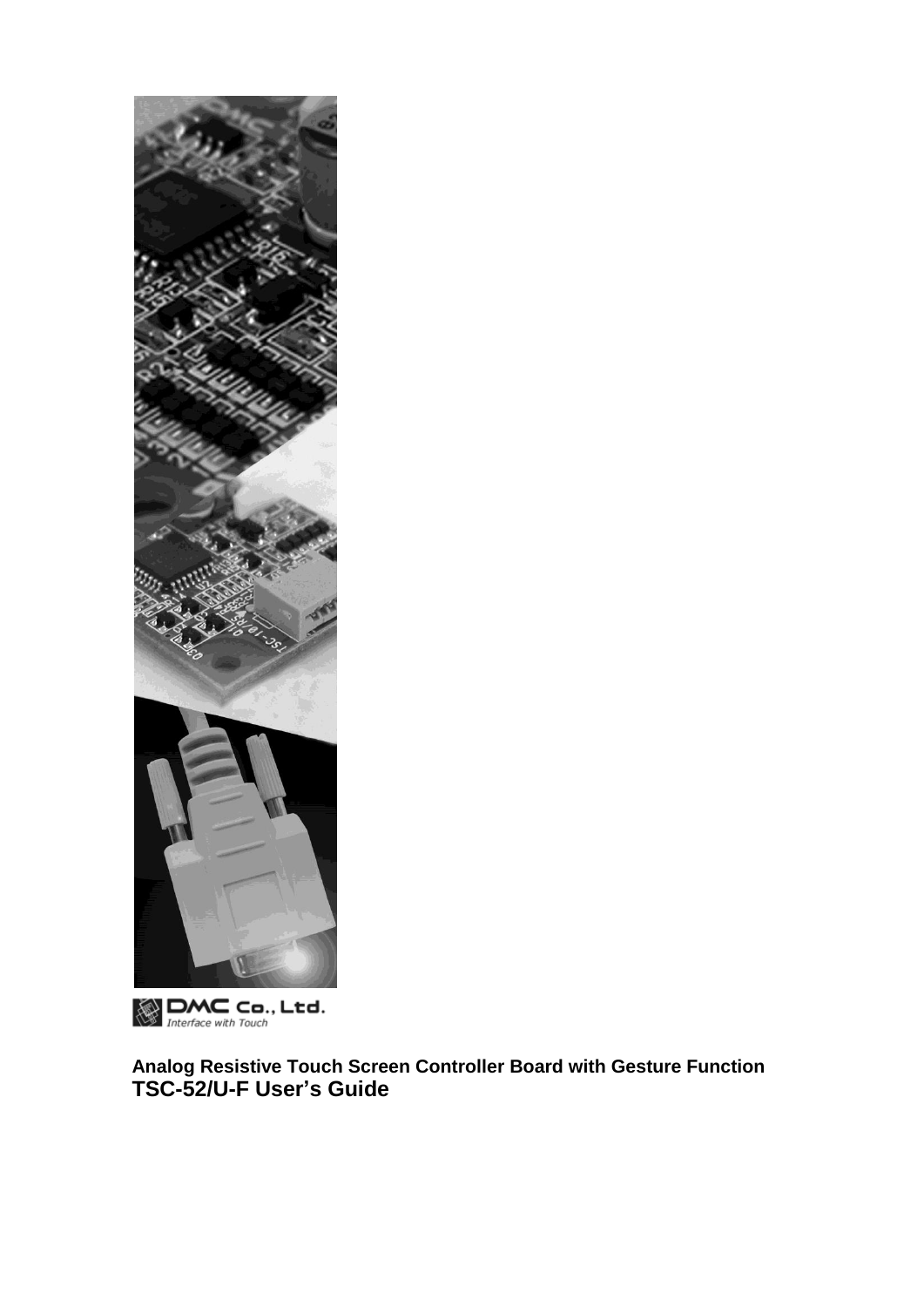# **Table of Contents**

### **Dimensional Drawing**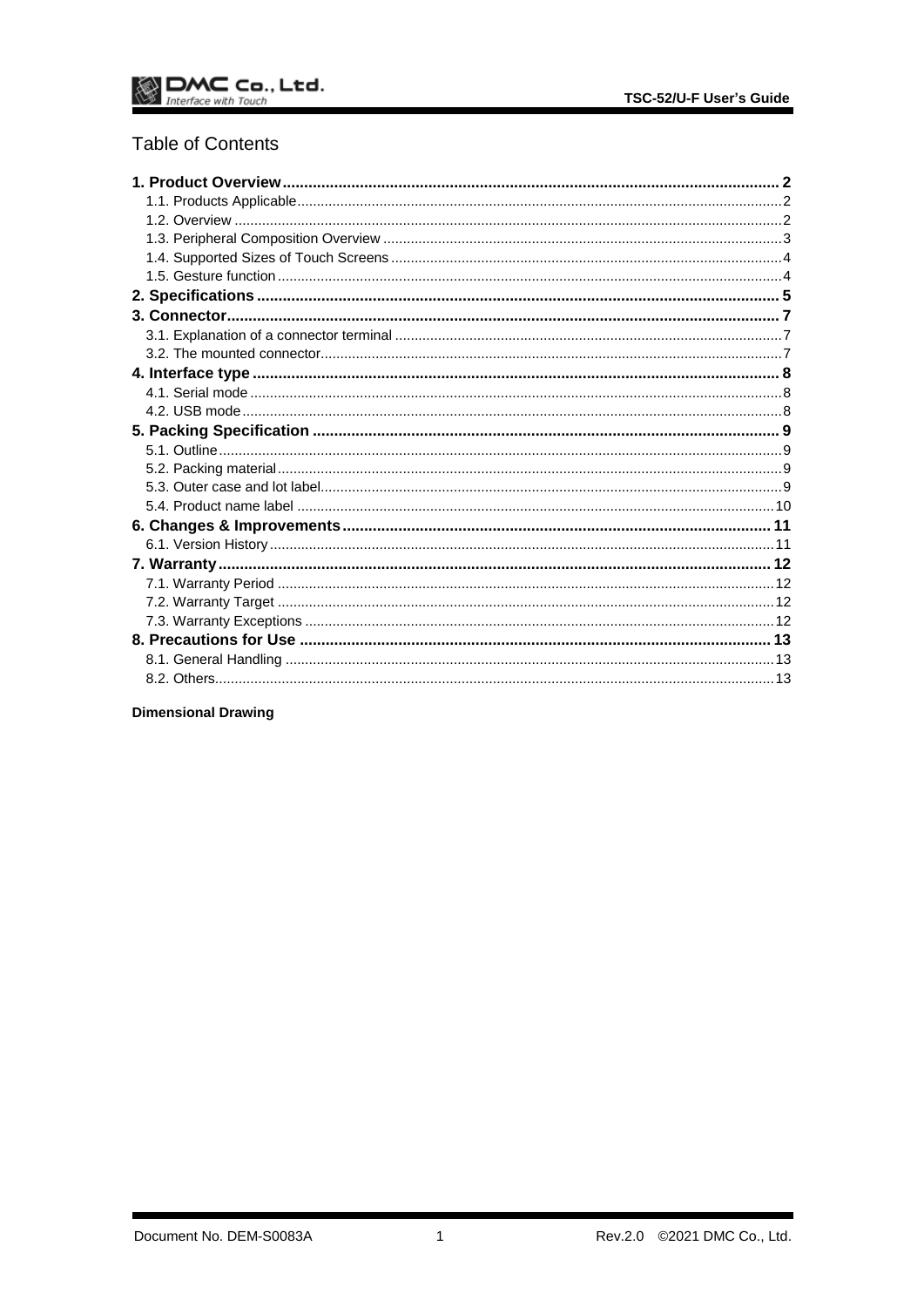### <span id="page-2-0"></span>**1. Product Overview**

### <span id="page-2-1"></span>**1.1. Products Applicable**

This specification is applicable to TSC-52/U-F.

### <span id="page-2-2"></span>**1.2. Overview**

This is the IC to be used to realize gesture functions with 2-finger such as flick, pinch-in/pinch-out, rotation along with recommended circuit for 4-wire resistive Touch Screen.

This is the controller IC to transform analog signals from 4-wire Touch Screen into coordinates data of 10-bit resolution using AD conversion and then send them to host computer. Filtering processing function in the IC during detecting coordinates data enables to obtain stable coordinates data. Also using compensation function on the host computer side can compensate the coordinate deviation between an input point on Touch Screen and a point of cursor indication and make them match to the one point.

§ TSC-52/U-F TSC-52/U-F dispenses a need to newly design the peripheral circuits, and can easily be used by connecting to the touch screen and the host. Using the driver software enables the mouse emulation on various operation systems and dispenses the need to newly design the controller software.

In addition, the correction data can be saved in the IC on the board with the built-in EEPROM.

TSC-52/U-F is lead-free and compliant with RoHS.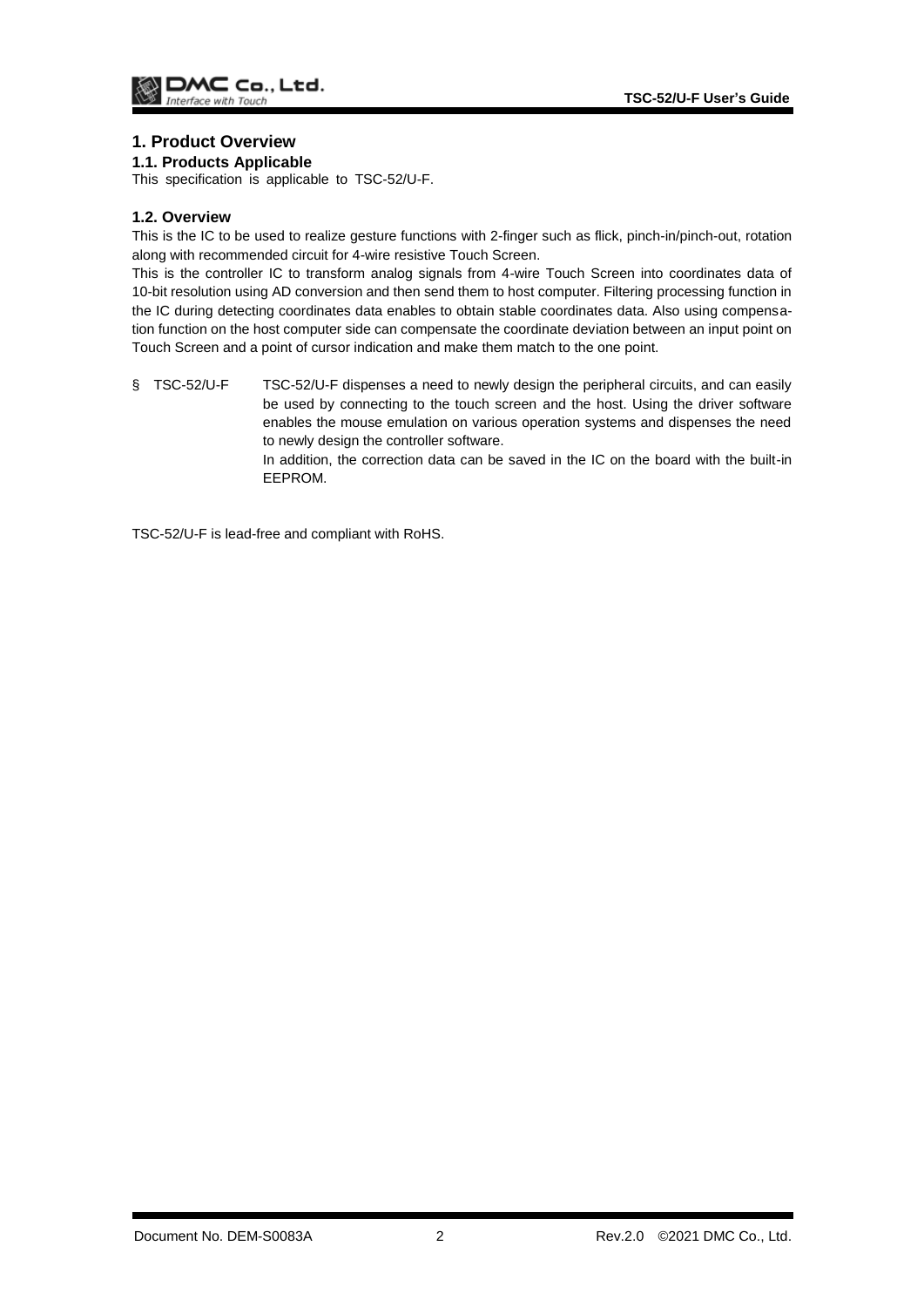

#### <span id="page-3-0"></span>**1.3. Peripheral Composition Overview**

A resistive touch screen is operated by resistance sensitive system between two layers such as film or glass. Two pieces of transparent materials with conductive coating are placed in the same direction as two electrodes face each other. The touch screen is activated when these transparent conductive layers are pressed to contact each other with a finger or a pen. The one of these conductive layers functions as an X-coordinates electric circuits and the other as a Y-coordinates circuits. To measure the X-coordinates TSC-52/U-F supplies voltage, Vcc to the one of X-coordinates electrodes with GND to the other. When the touch screen is pressed under this environment the voltage of the X-coordinates resistance is detected by the Y-coordinates electrode (A\_in) at the input point (x1), where the X-Y coordinate resistance layers make contact. The detected voltage in supply side is higher than the GND side, which means 'A\_in'=Vcc at the point 'E' and 'A\_in'=0(\*1) at the point 'A'. TSC-52/U-F calculates coordinates data starting from A/D conversion of the 'A\_in' voltage. The Y-coordinates is measured in the same way. By repeating this process alternately, coordinate value at the input point is determined.

(\*1) Excluding the loss in the controller circuits and touch screen. Actual detected voltage should be lower than 'Vcc - GND' because of loss happened in the circuitry.

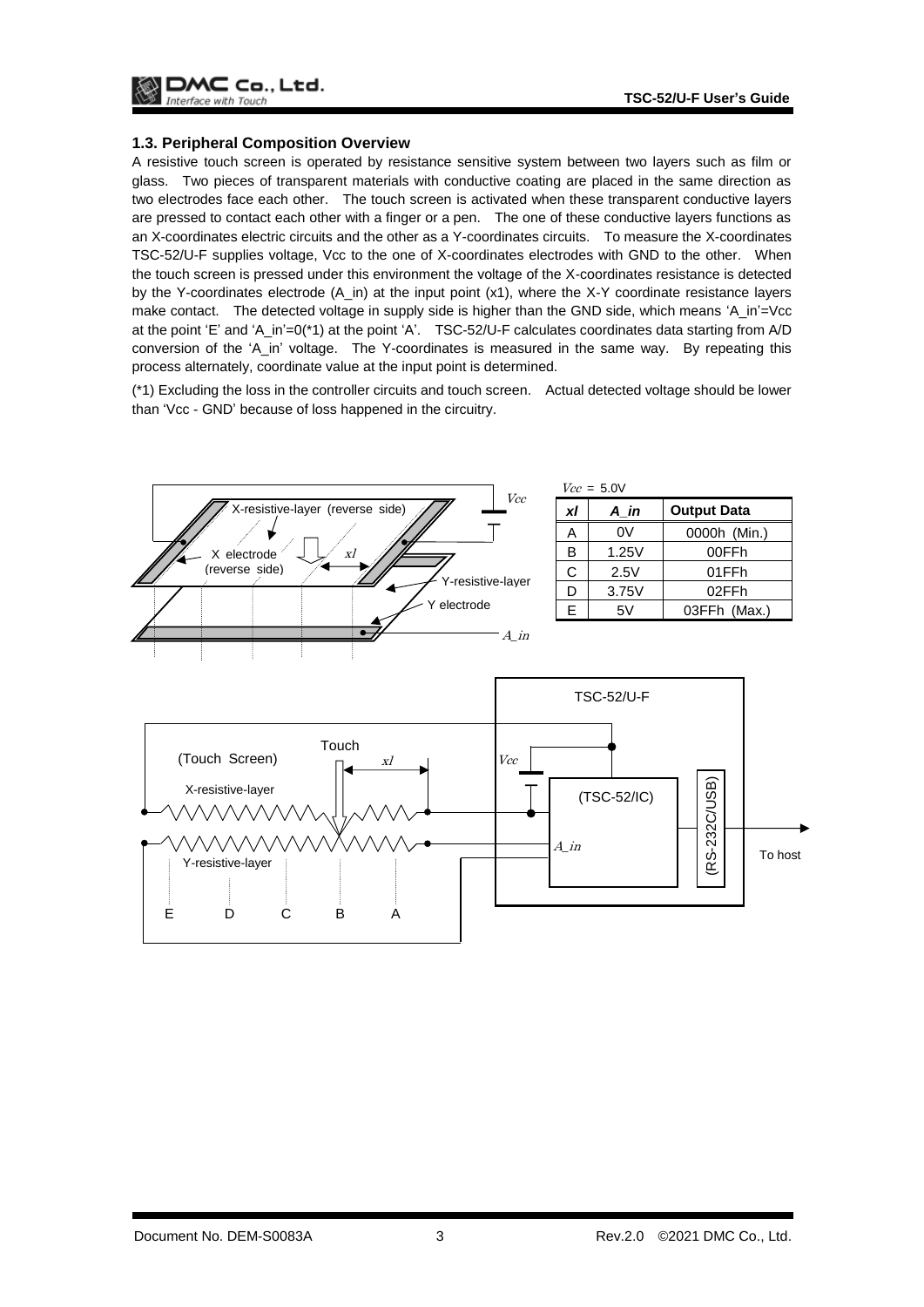### <span id="page-4-0"></span>**1.4. Supported Sizes of Touch Screens**

The supported sizes of touch screen is from 4.3inch Wide to 21.5inch Wide in DMC's 4-wire resistive touch screen lineups. (LST touch screen series is recommended)

\*Please note that pin pitch of LST 5.7inch and larger models does not fit this controller.

([TSC-52/U-F] is for 1.00mm pin pitch while pin pitch of LST 5.7 inch and larger model is 1.25mm) For LST 5.7inch and larger models, please use another controller, [TSC-52/U].

#### <span id="page-4-1"></span>**1.5. Gesture function**

(1) Pinch-in/Pinch-out

Pinch-out is defined as the motion that when 2 points are input, the distance between them moves bigger. While Pinch-in is defined as the motion that when 2 points are input, the distance between them moves narrower. There are two case in Pinch-in/Pinch-out as shown below.



#### (2) Rotation

Rotation is defined as the motion that when 2 points are input, the both 2 points rotate clockwise or counter-clockwise with the mid point as center, and one point rotates with the other fixed as center.

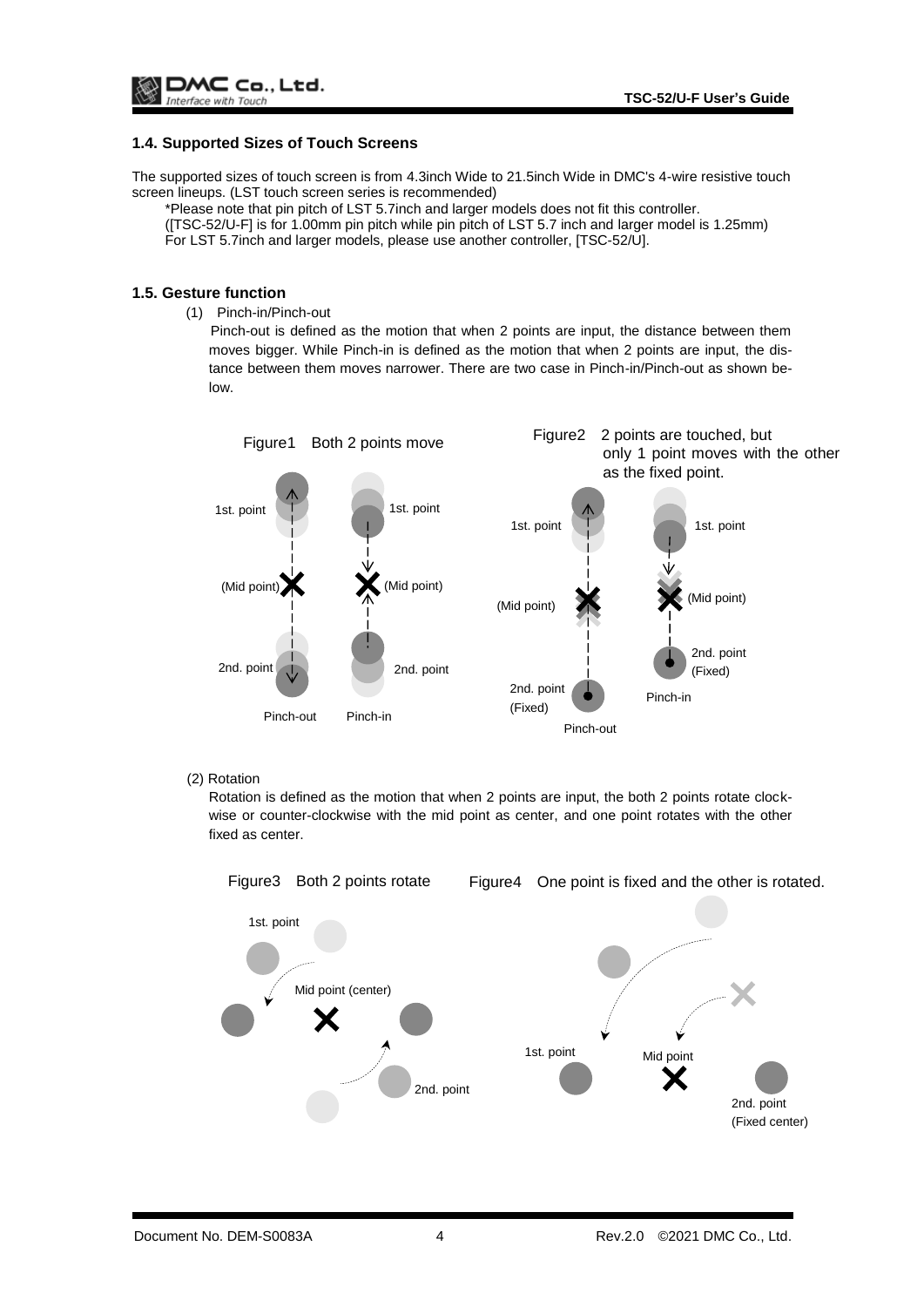# <span id="page-5-0"></span>**2. Specifications**

| <b>General Specifications</b> |                      |                                      |                                                  |  |
|-------------------------------|----------------------|--------------------------------------|--------------------------------------------------|--|
| <b>Item</b>                   |                      | Rating                               | <b>Remarks</b>                                   |  |
| Operating Temp.               | Serial/USB           | -40 $^{\circ}$ C to +85 $^{\circ}$ C | No dew condensation                              |  |
| Storing Temp.                 | Serial/USB           | -40 $^{\circ}$ C to +85 $^{\circ}$ C | No dew condensation                              |  |
| <b>Supply Voltage</b>         |                      | DC 5.0V $\pm$ 5[%]                   |                                                  |  |
| <b>Consumption Current</b>    |                      | 55mA (TYP)                           | In USB mode, Vin=5.0V,<br>one point touch input. |  |
|                               | Format               | Asynchronous Serial                  | Fixed value                                      |  |
| Correspondence<br>(Serial)    | <b>Transfer Rate</b> | 9600bps                              |                                                  |  |
|                               | Data Format          | 8bit                                 |                                                  |  |
|                               | Stop Bit             | 1 <sub>bit</sub>                     |                                                  |  |
|                               | Parity               | None                                 |                                                  |  |
|                               | Spec                 | USB Specification 2.0 Full Speed     |                                                  |  |
| Correspondence<br>(USB)       | <b>Transfer Mode</b> | Interrupt transfer (coordinate)      |                                                  |  |
|                               | Device class         | <b>HID</b>                           |                                                  |  |
| Frequency                     |                      | 16MHz                                | 16MHz fixed                                      |  |
| Dimension                     |                      | 30 x 53 mm                           |                                                  |  |
| Max height of components      |                      | 4.8 mm                               |                                                  |  |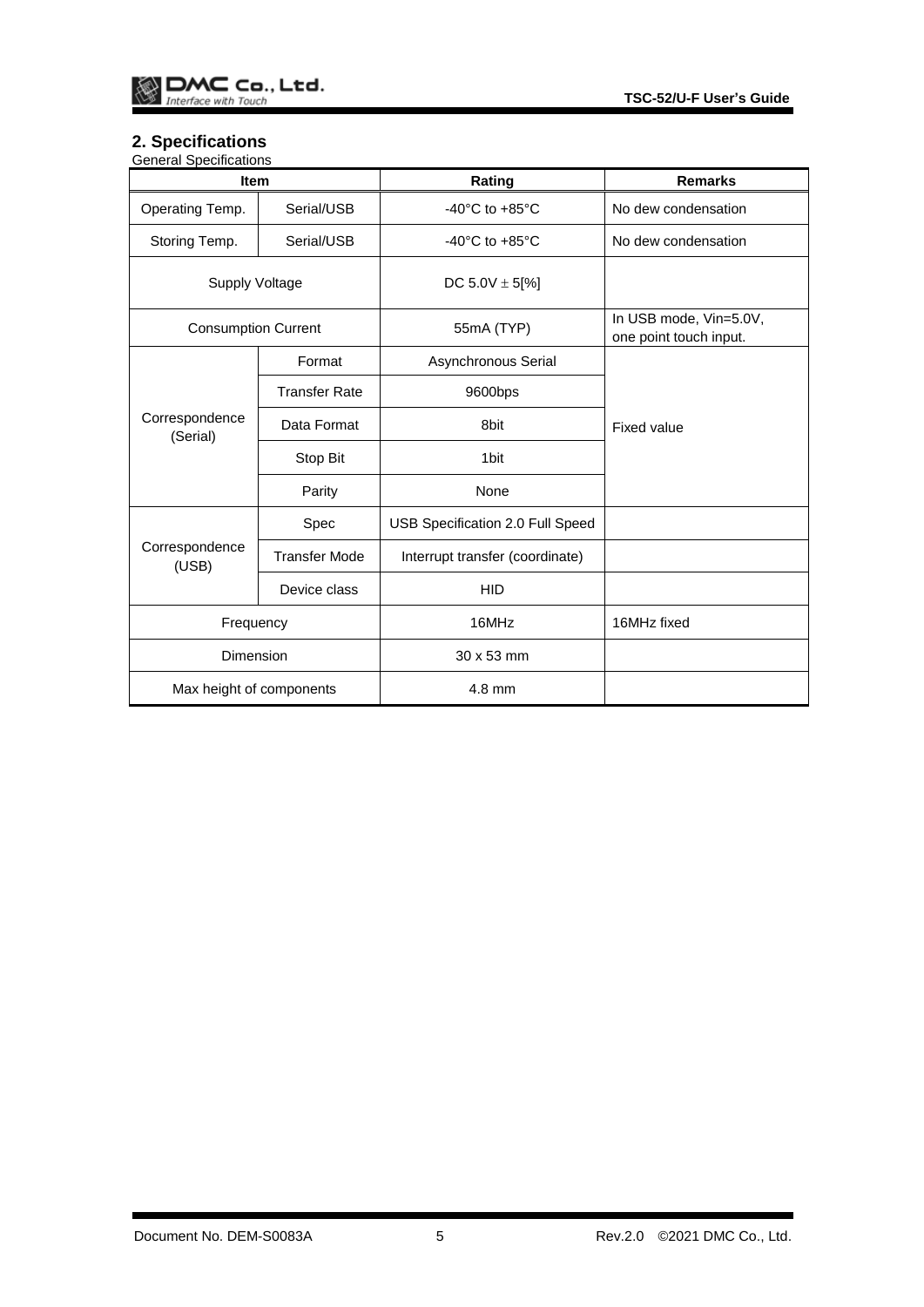#### Performance Specifications

| <b>Description</b>                 | Rating                                                                                         | <b>Note</b>                                                       |
|------------------------------------|------------------------------------------------------------------------------------------------|-------------------------------------------------------------------|
| Coordinate Output Rate (point/sec) | 150p/s                                                                                         |                                                                   |
| Coordinate Resolution              | 10bit (1024 x 1024)                                                                            | The value will be lower in the active<br>area of the touch screen |
| <b>Linearity Error</b>             | $\pm 3$ LSB                                                                                    |                                                                   |
| Input Response Time                | 10ms (TYP)                                                                                     |                                                                   |
| 2-point Input Resolution           | input-able<br>Min.<br>2-point<br>distance: 7mm typ.<br>After gesture calibration :<br>4mm typ. | with LST-121B080A (12.1in)<br>*Refer to the graph shown below     |

Note: This product does not guarantee position accuracy in two-point(two-finger) touching since it is a touch screen controller exclusively designed for realizing gesture functions with two-finger touch.

Touch Screen vs. min. 2-point distance by finger Experimented by DMC  $25$ Min. 2-point distance by finger (mm)<br> $\frac{1}{6}$ <br> $\frac{1}{6}$  $y = 1.91e^{0.1056x}$  $R^2 = 0.9827$  $r = 0.9913$ Beforegesture Calibration ò After gestuer Calibration  $\bullet$ ٠ - (Beforegesture Calibration) ........ (After gestuer Calibration)  $y = 0.1667x + 1.7706$ ٠ oma.  $\bullet$  $R^2 = 0.7171$  $r = 0.8468$  $\bullet$  $\circ$  $10$ 12  $14\,$  $16\,$  $18\,$ 20 22 24 4  $_{\rm 6}$ 8 Touch Screen Size (in.)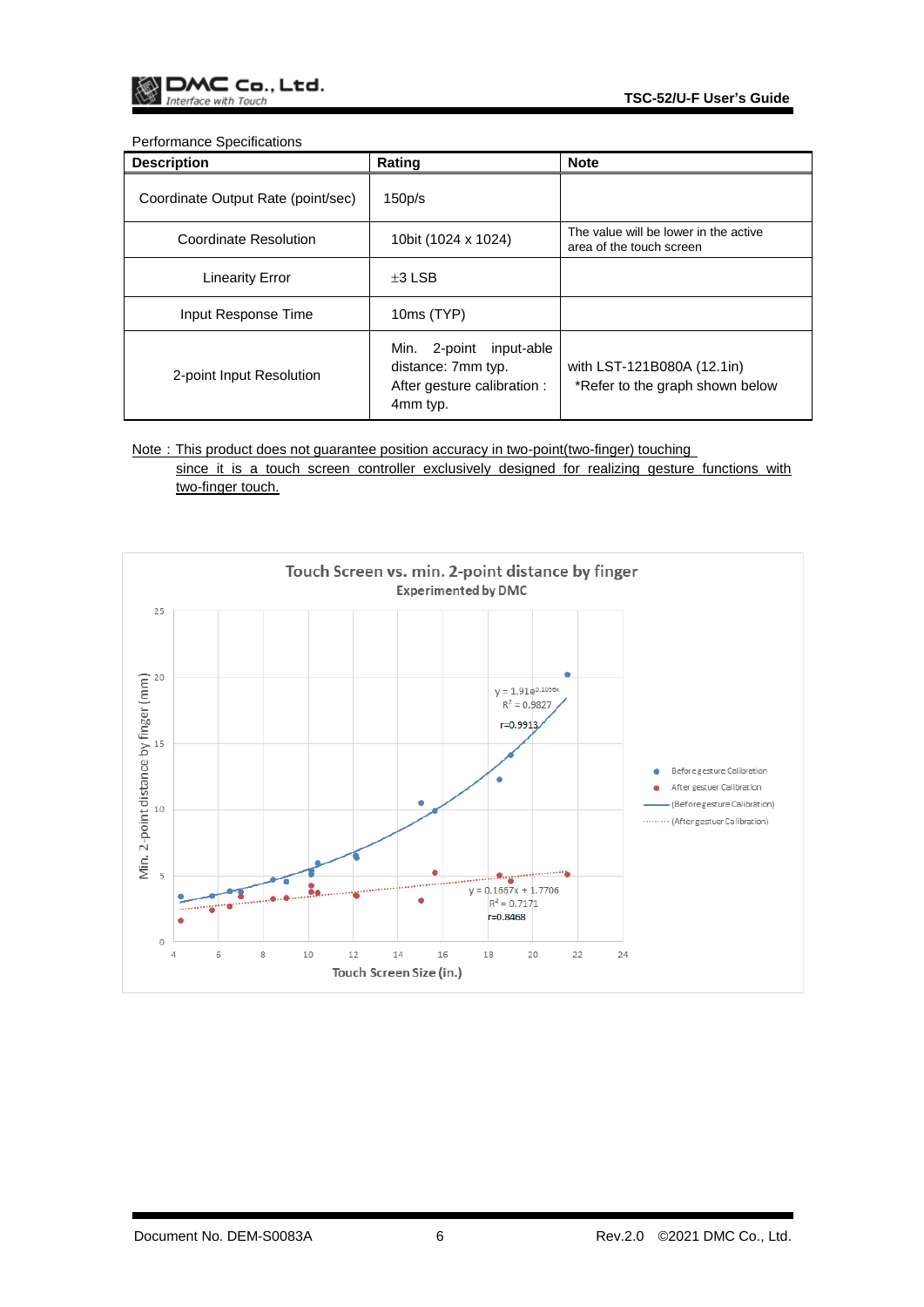# <span id="page-7-0"></span>**3. Connector**

# <span id="page-7-1"></span>**3.1. Explanation of a connector terminal**

| <b>CN</b>       | <b>Terminal</b> | <b>Name</b>       | <b>Function</b>        |
|-----------------|-----------------|-------------------|------------------------|
| CN <sub>1</sub> | 1               | Vin               | Power Input            |
|                 | 2               | <b>GND</b>        | <b>GND</b>             |
| CN <sub>2</sub> | 1               | <b>Vbus</b>       | <b>USB Vbus</b>        |
|                 | 2               | D-                | USB <sub>D</sub> -     |
|                 | 3               | D+                | USB <sub>D+</sub>      |
|                 | 4               | <b>GND</b>        | <b>USB GND</b>         |
|                 | 5               | Shield            | <b>USB FG</b>          |
| CN <sub>3</sub> | 1               | Dout              | RS-232C Data Output    |
|                 | $\overline{2}$  | Din               | RS-232C Data Input     |
|                 | 3               | <b>GND</b>        | RS-232C GND            |
|                 | 1               | YD                | Touch screen Input YD. |
|                 | 2               | <b>XL</b>         | Touch screen Input XL. |
| CN <sub>7</sub> | 3               | YU                | Touch screen Input YU. |
|                 | $\overline{4}$  | X <sub>R</sub>    | Touch screen Input XR. |
|                 | 1               | I2C0_SDA          | Unused                 |
| CN <sub>8</sub> | $\overline{2}$  | I2C0_SCL          | Unused                 |
|                 | 3               | TEST <sub>1</sub> | Unused                 |
|                 | 4               | <b>GND</b>        | Unused                 |

\*Please connect touch screen to the connector according to "terminal name", rather than "terminal number", (Example: Connect YD pin of touch screen to YD pin of CN7)

# <span id="page-7-2"></span>**3.2. The mounted connector**

| <b>CN</b>       | P/N                     | <b>Manufacturer</b> |
|-----------------|-------------------------|---------------------|
| CN <sub>1</sub> | S <sub>2</sub> B-PH-K-S | J.S.T. Mfg Co., Ltd |
| CN <sub>2</sub> | S5B-PH-K-S              | J.S.T. Mfg Co., Ltd |
| CN <sub>3</sub> | S3B-PH-K-S              | J.S.T. Mfg Co., Ltd |
| CN <sub>7</sub> | 04FMS-1.0SP-TF          | J.S.T. Mfg Co., Ltd |
| CN <sub>8</sub> | S <sub>2</sub> B-PH-K-S | J.S.T. Mfg Co., Ltd |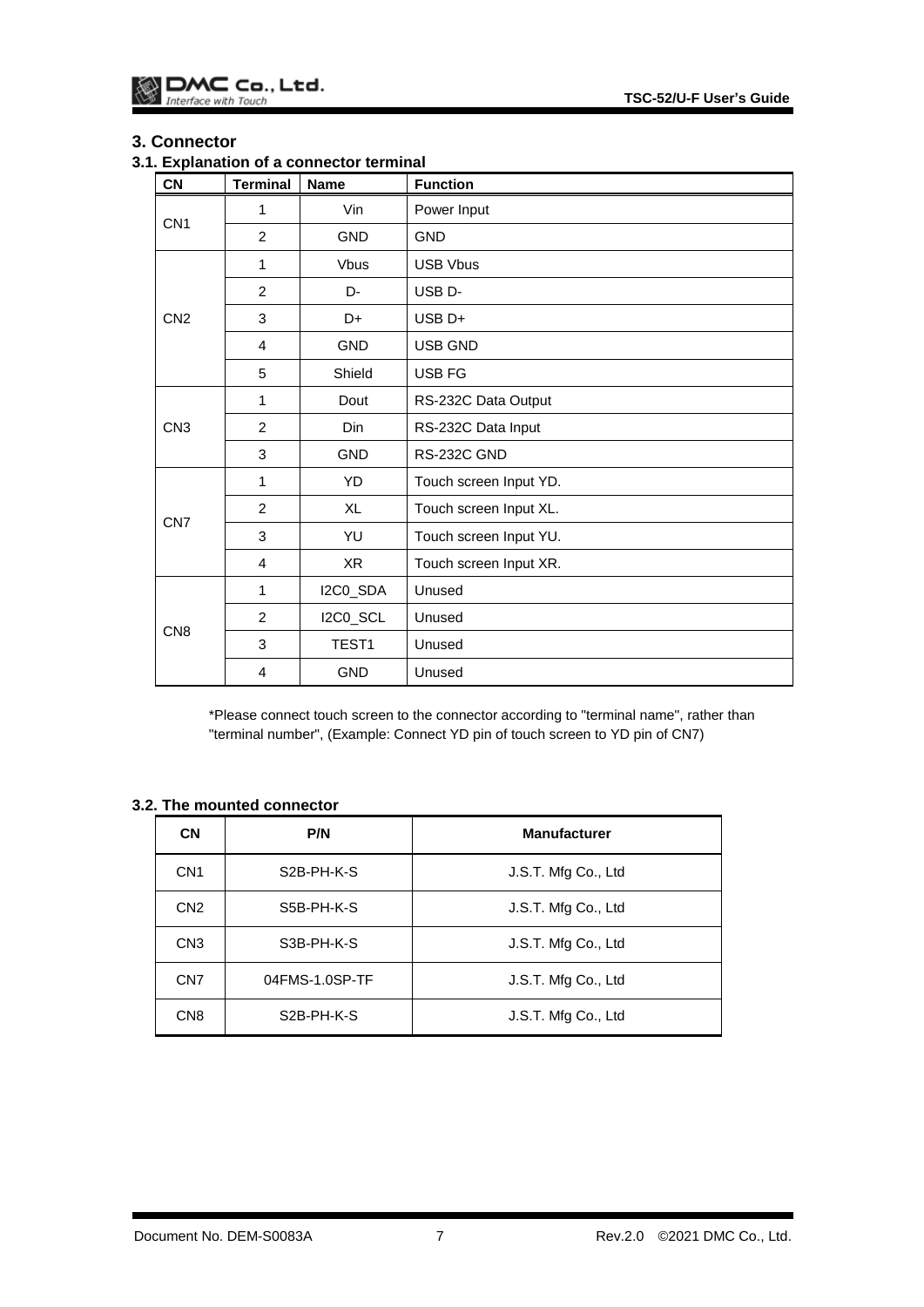

### <span id="page-8-0"></span>**4. Interface type**

TSC-52/U-F has serial and USB interface type. You choose either type. You cannot use both these at the same time.

(Notice) In the state that connected a serial and a USB cable to a computer, please do not start power on of TSC-52/U-F and computer. Because it may cause malfunction.

# <span id="page-8-1"></span>**4.1. Serial mode**

In serial mode, please use CN3 for connecting to host computer, and CN1 for power supply.

**Specifications** 

Transmission format:Asynchronous serial Transfer rate: 9600bps Data format: 8 bit Stop bit: 1 bit Parity: None

### <span id="page-8-2"></span>**4.2. USB mode**

In USB mode, please use CN2 for connecting to host computer.

**Specifications** 

Transmission spec: USB Specification 2.0 Full Speed Transfer mode: Interrupt transfer (Coordinate) Device class: HID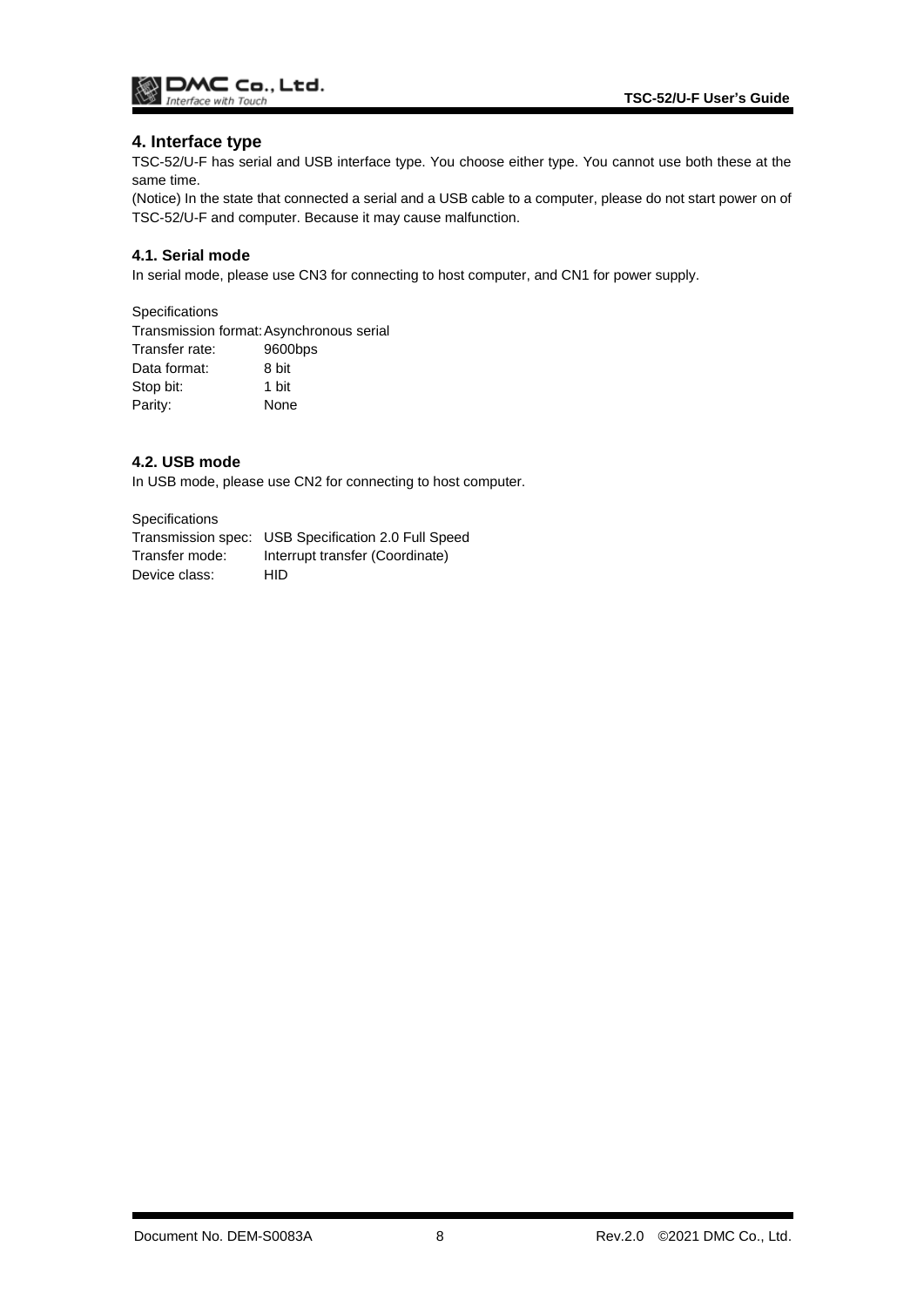# <span id="page-9-0"></span>**5. Packing Specification**

# <span id="page-9-1"></span>**5.1. Outline**

TSC-52/U-F is wrapped up in the air packing of the prevention of static protection type and puts it in a packing box.

### <span id="page-9-2"></span>**5.2. Packing material**

Outer case: 75 x 55 x 15 mm, clay coated newsback board Cushioning: 120 x 70 mm, air packing, static protection

# <span id="page-9-3"></span>**5.3. Outer case and lot label**

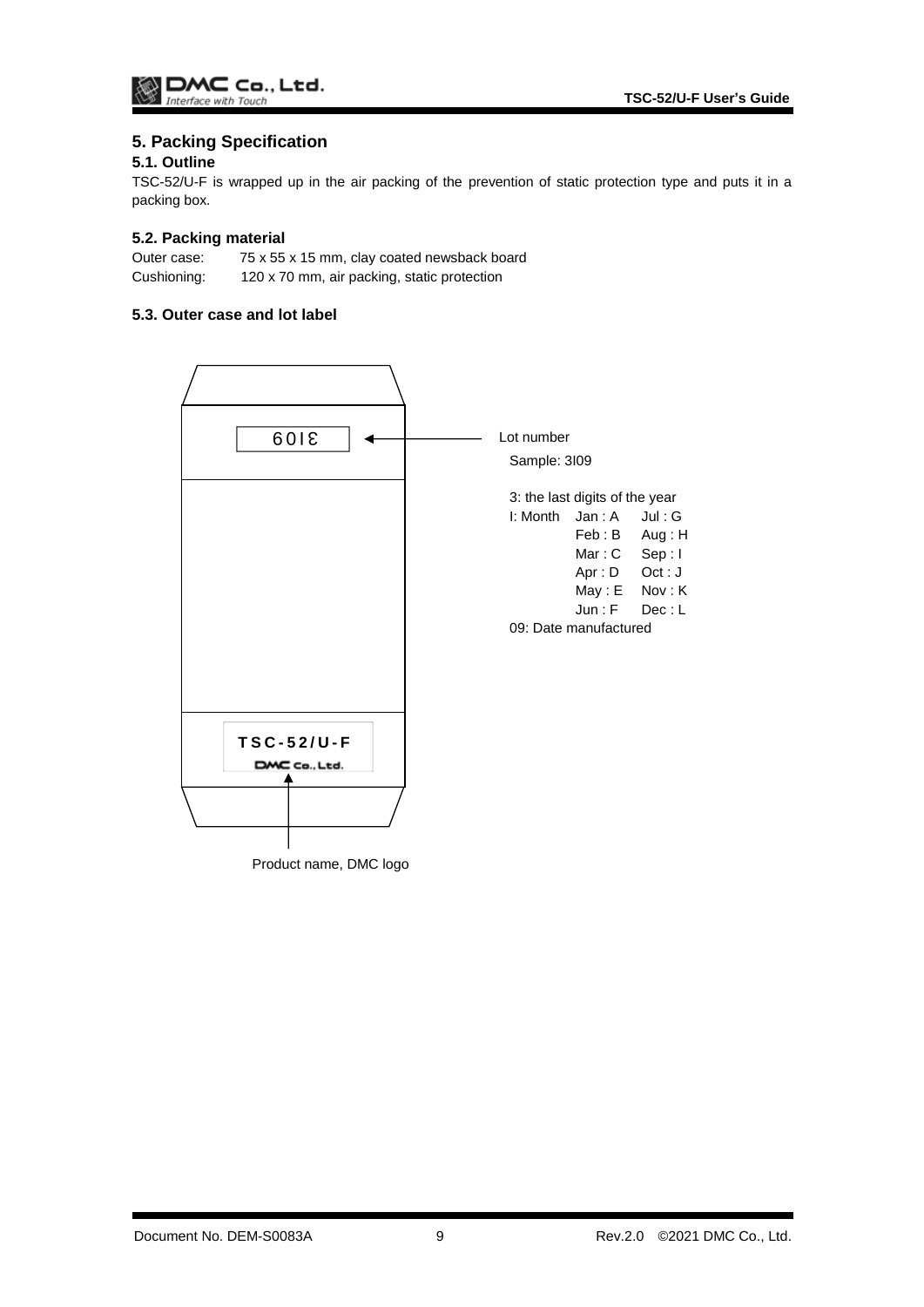### <span id="page-10-0"></span>**5.4. Product name label**

Backside of board (Sample)



TSC-52/U-F: Product name Lot#: 3I09S0100001

Definitions of the lot number 3I09 3: the last digits of the year I: Month Jan : A Jul : G Feb : B Aug : H

Mar: C Sep: I Apr : D Oct : J May: E Nov: K Jun : F Dec : L

09: Date manufactured

S01: Control number for DMC use 00001: Serial number (5 digits)

Rev: Revision information

(PbFree): lead free

Data Matrix: lot number [3I09S0100001] can be read with a barcode reader. (Product name and revision information are not included.)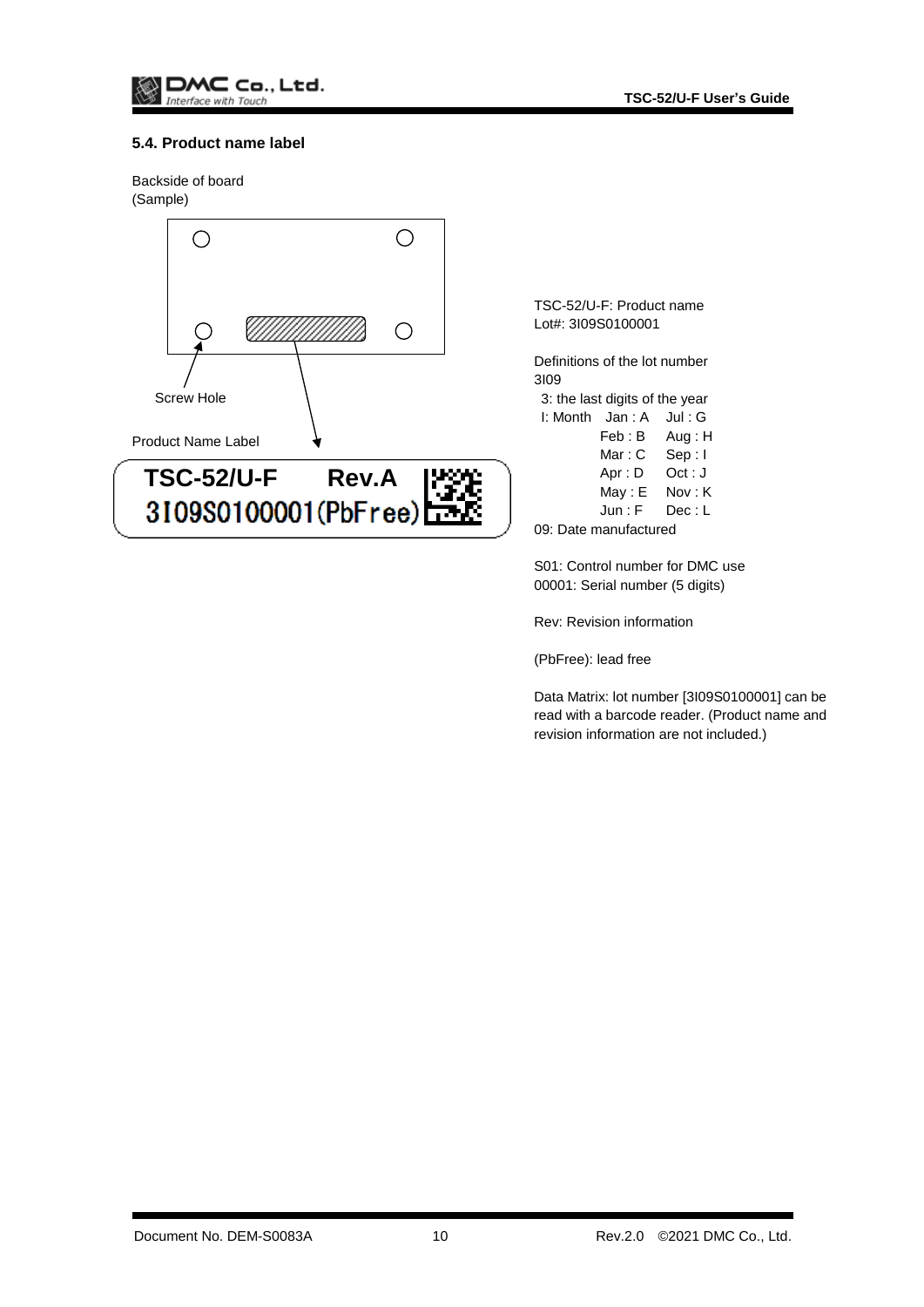# <span id="page-11-0"></span>**6. Changes & Improvements**

# <span id="page-11-1"></span>**6.1. Version History**

Ver. 1.0 (November 20, 2020) First edition release

Ver. 2.0 (June 16, 2021)

1.2. Overview: Added the description that EEPROM is built in TSC-52 / U-F.

2. Specifications: Revised the Operating and Storing Temp of General Specifications. (Lower limit temp.)

5.4. Product name label: Corrected the QR code to Data Matrix.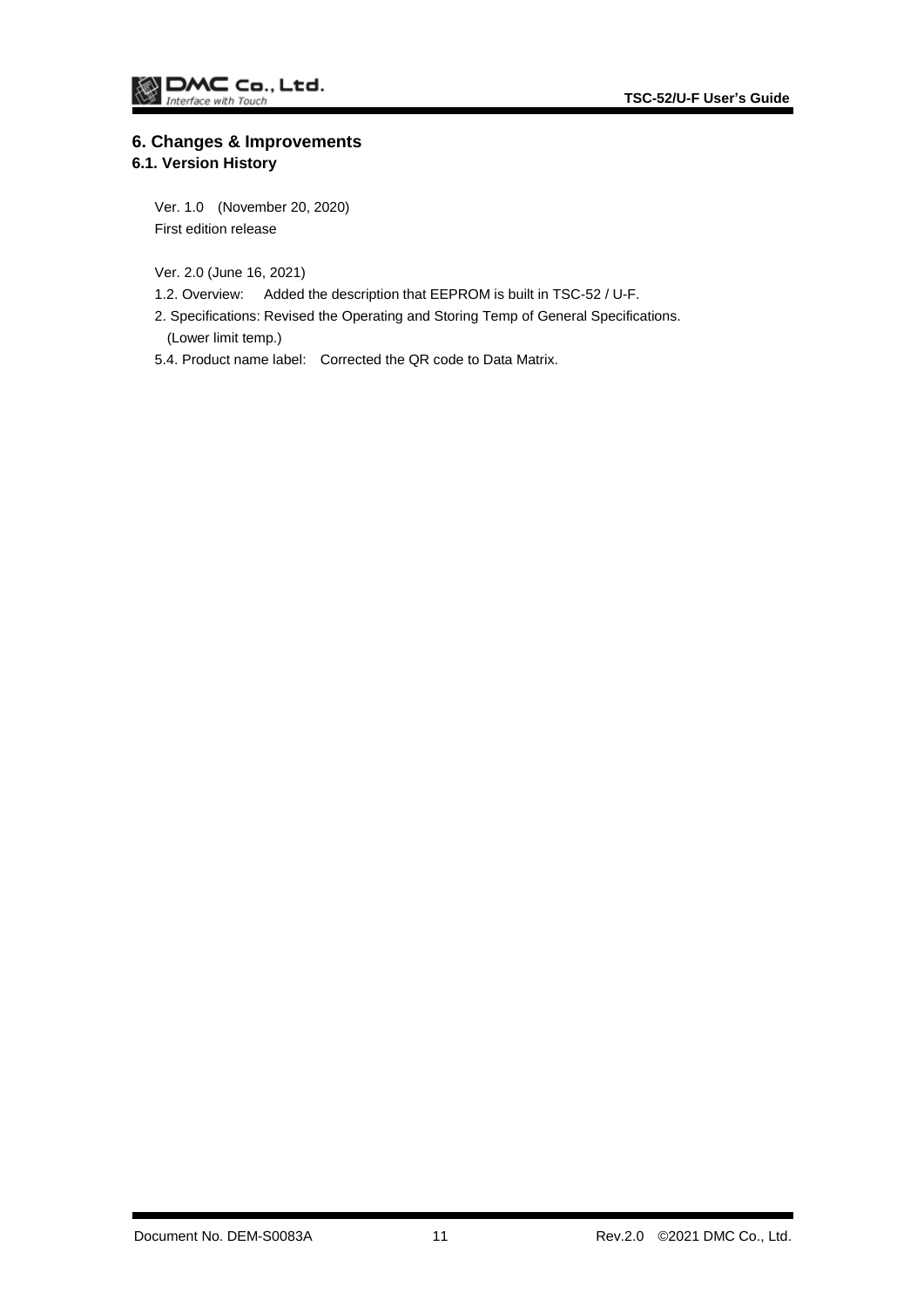# <span id="page-12-0"></span>**7. Warranty**

### <span id="page-12-1"></span>**7.1. Warranty Period**

- § The warranty period is limited to 1 year from the date of shipping. The warranty for the initial defection such as appearance defection is limited to 1 month.
- § Any defected parts under proper use will be examined by the supplier and replaced by the new parts if the defection is considered to be caused by the supplier.
- § The replacement is subject to be included in the next lot.

# <span id="page-12-2"></span>**7.2. Warranty Target**

- § The warranty only covers the product itself and does not cover any damage to others caused by using this product. Onsite repair or replacement is not supported.
- § We will do our best for delivery problem and product defections, but the warranty for the production line is not covered.

# <span id="page-12-3"></span>**7.3. Warranty Exceptions**

Following conditions are not covered with the warranty and subject to charge.

- § Any malfunctions and damages during transportation and transfer by the user.
- § Any malfunctions and damages caused by a natural disaster or a fire.
- § Any malfunctions and damages caused by static electricity
- § Any malfunctions and damages caused by the failure of the associated equipment.
- § If the product is remodeled, disassembled or repaired by the user.
- § If the product is glued onto the equipment and uninstalled.
- § Any malfunctions and damages caused by an improper usage and handling against the specifications and notes.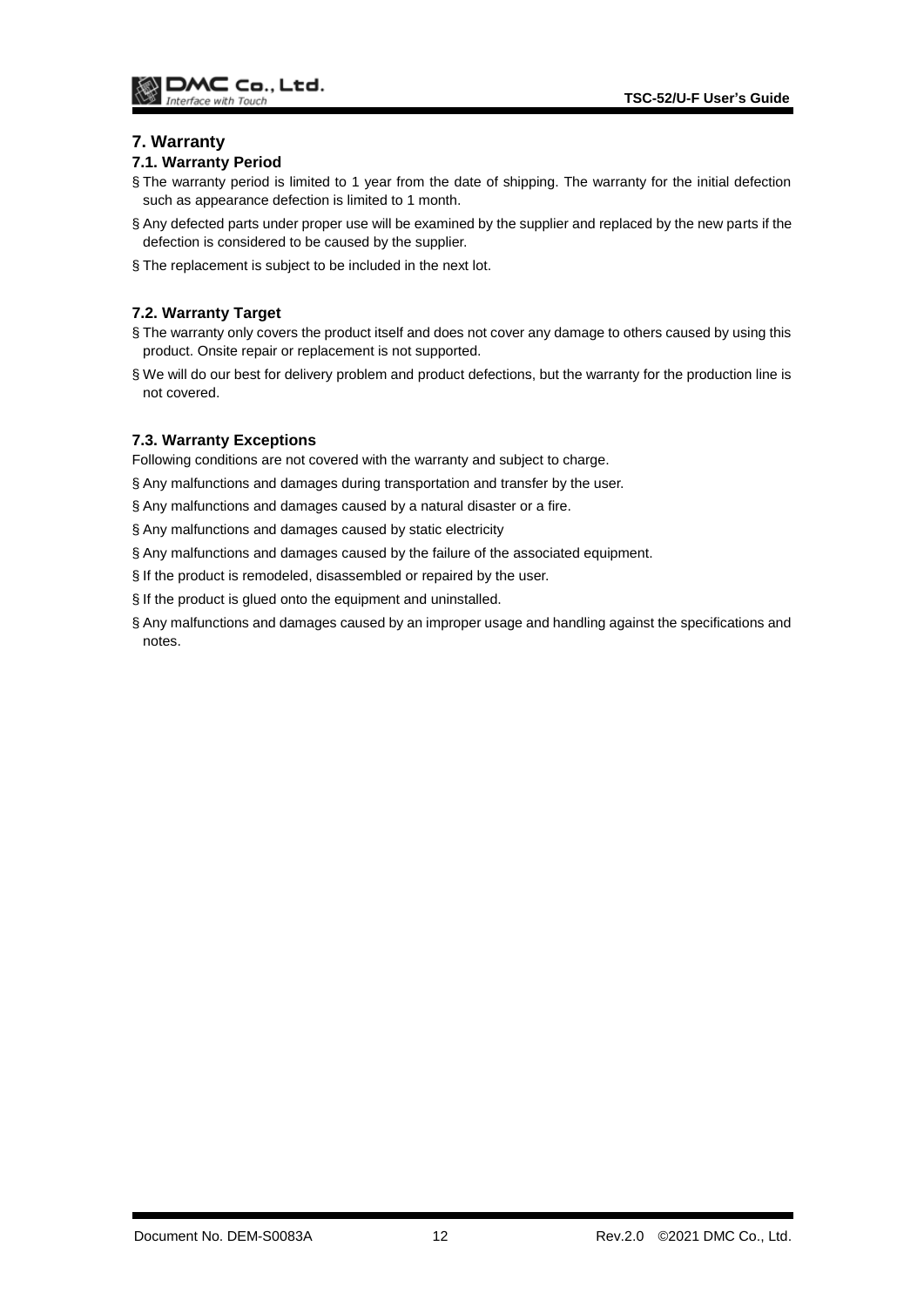# <span id="page-13-0"></span>**8. Precautions for Use**

### <span id="page-13-1"></span>**8.1. General Handling**

- § Keep the product away from any conductive objects while in use.
- § Do not touch the conductive part of the product to avoid being damaged by the electrostatic discharge. Follow the proper procedure for handling.
- § Keep the product in the proper storing environment and avoid any load to the product.
- § Do not use or store the product in the severe condition like following:
- Wet environment or a condition where the product is likely to get wet. Where dew condensation is likely to occur. Near solvent or acid.
- § Do not take apart or alter the product.

### <span id="page-13-2"></span>**8.2. Others**

- § The contents of this document are subject to change without notice.
- § The manufacturer or sales representatives will not be liable for any damages or loss arising from use of this product.
- § This product is intended for use in standard applications (computers, office automation, and other office equipment, industrial, communications, and measurement equipment, personal and household devices, etc.) Please avoid using this product for special applications where failure or abnormal operation may directly affect human lives, or cause physical injury or property damage, or where extremely high levels of reliability are required (such as aerospace systems, vehicle operating control, atomic energy controls, medical devices for life support, etc.).
- § Any semiconductor devices have inherently a certain rate of failure. The user must protect against injury, damage, or loss from such failures by incorporating safety design measures into the user's facility and equipment.

TSC-52/U-F User's Guide Rev. 2.0 June 16, 2021 ©2021 DMC Co., Ltd.

This document can be freely distributed, but any alternation to this document is prohibited.



DMC Co., Ltd. http://www.dmccoltd.com/english/

11F Takanawa Sengakuji Ekimae Bldg., 2-18-10 Takanawa, Minato-ku, Tokyo 108-0074, Japan Phone: +81-3-6721-6731 (Japanese), 6736 (English) Fax: +81-3-6721-6732